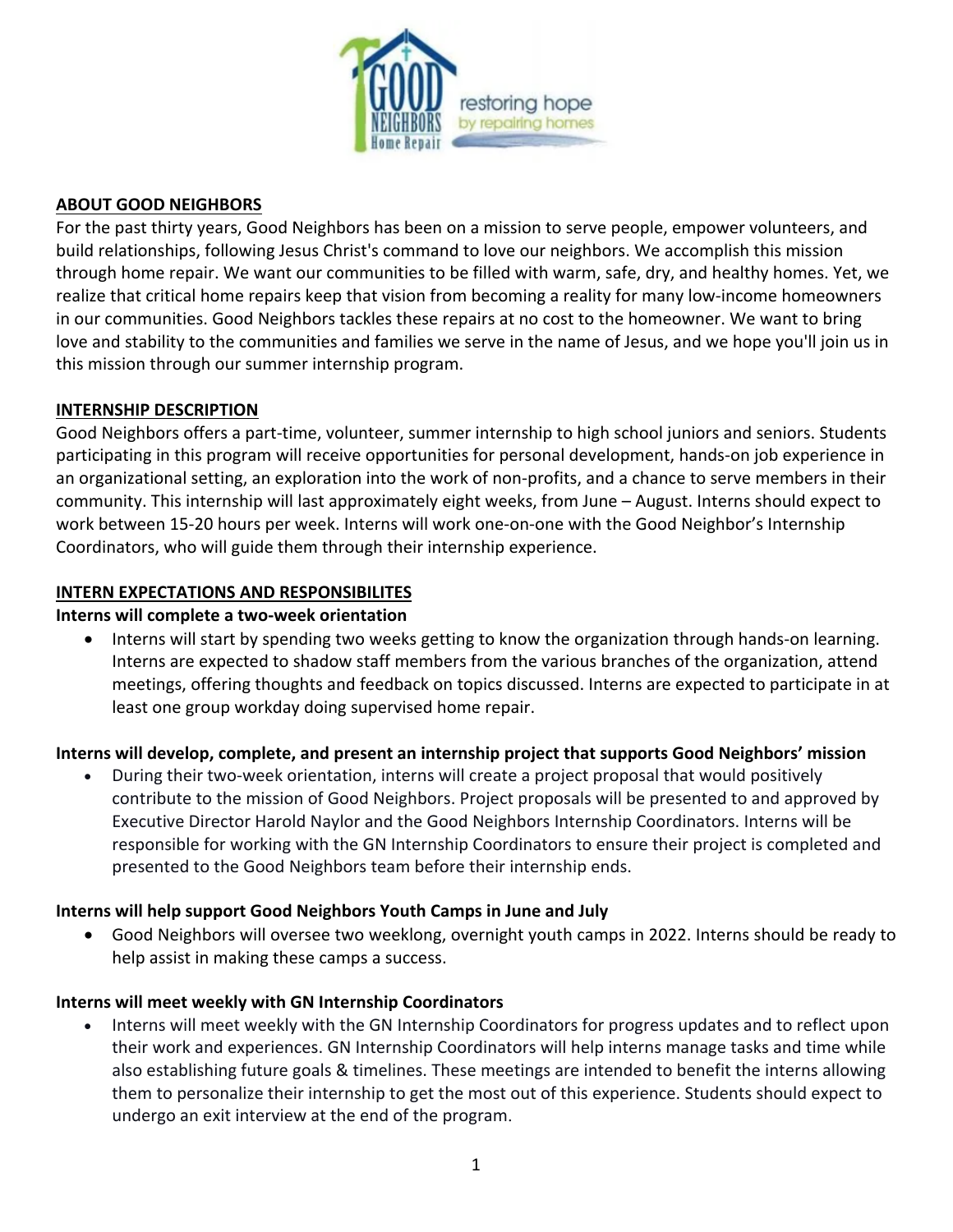

### **INTERNSHIP REQUIRMENTS AND QUALIFICATIONS**

- Applicants must be high school juniors and seniors (including rising juniors & newly graduated seniors)
- Applicants must be able to commit 15-20 hours a week to this internship for approximately eight weeks (Successful applicants can discuss vacations and weekly schedules with the Internship Coordinators)
- Applicants must provide transportation to/from the GN office and/or worksites.
- Applicants must be willing to work independently and on a team.
- Applicants must be willing to receive coaching and feedback.
- Applicants should have good verbal and written communication skills.
- Applicants should be prepared to work with people living in poverty and challenging life circumstances.
- Ideal candidates will have a heart to serve underprivileged people.

### **INTERNSHIP BENEFITS**

- Opportunities for personal development
- Hands-on job experience in an organizational setting
- Exploration into the work of non-profits
- A chance to serve members of your community
- A weekly, discretionary, stipend of \$100.00 dependent upon completion of weekly responsibility and agreed upon schedule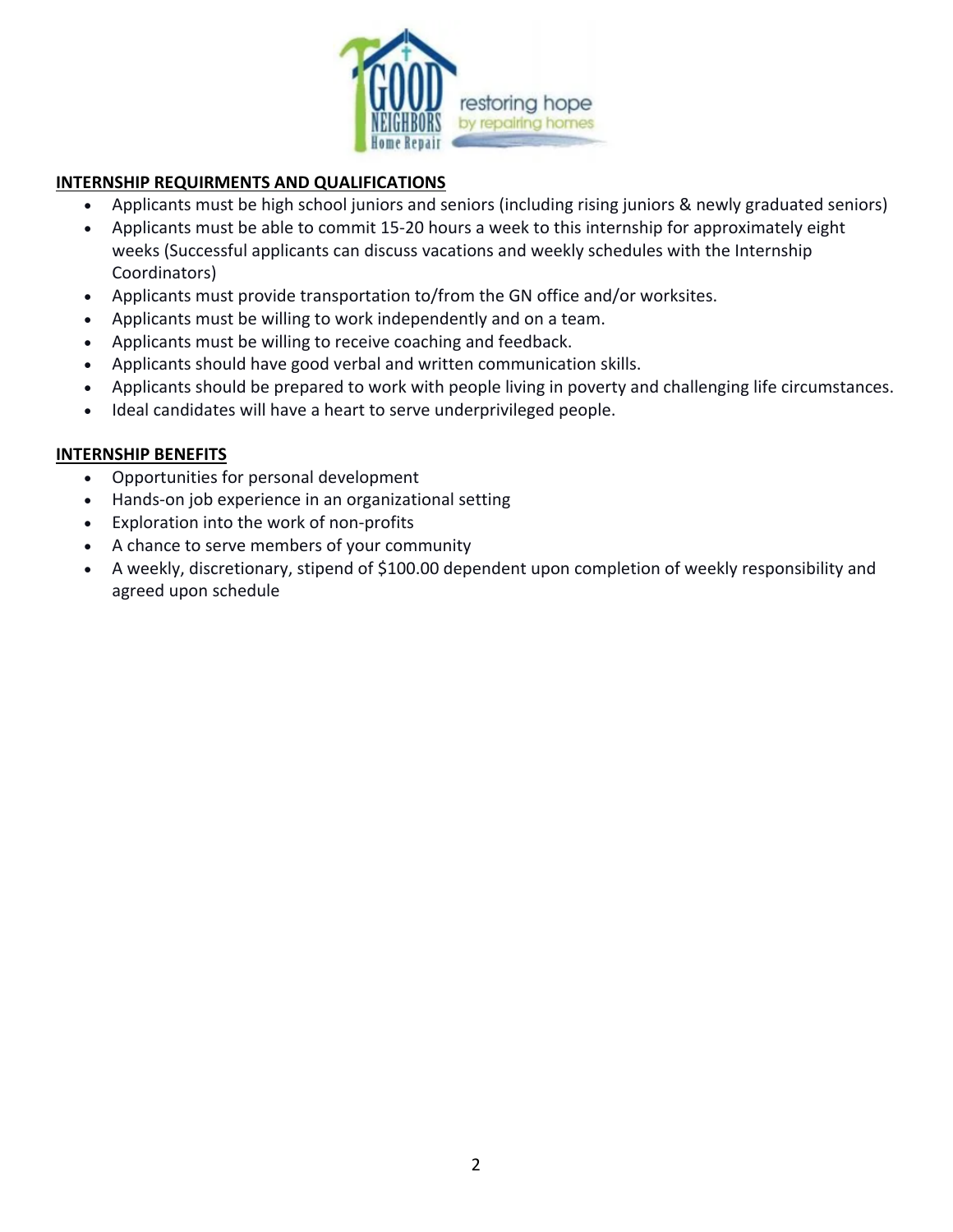

## **GOOD NEIGHBORS STUDENT INTERNSHIP APPLICATION FORM**

| Grade (circle one):                                           | <b>Junior State State State</b> | Senior | Graduate                                                                                                                                                                                                                    |  |  |
|---------------------------------------------------------------|---------------------------------|--------|-----------------------------------------------------------------------------------------------------------------------------------------------------------------------------------------------------------------------------|--|--|
|                                                               |                                 |        | Are there any June, July, and August dates that you would need time away from your GN duties? (Vacations,<br>conflicting events, alternate work schedule, etc.) example and the set of the set of the set of the set of the |  |  |
|                                                               |                                 |        |                                                                                                                                                                                                                             |  |  |
|                                                               |                                 |        |                                                                                                                                                                                                                             |  |  |
|                                                               |                                 |        |                                                                                                                                                                                                                             |  |  |
| Please tell us about your favorite subject in school and why. |                                 |        | ,我们也不会有什么。""我们的人,我们也不会有什么?""我们的人,我们也不会有什么?""我们的人,我们也不会有什么?""我们的人,我们也不会有什么?""我们的人                                                                                                                                            |  |  |
|                                                               |                                 |        |                                                                                                                                                                                                                             |  |  |
|                                                               |                                 |        |                                                                                                                                                                                                                             |  |  |
|                                                               |                                 |        |                                                                                                                                                                                                                             |  |  |
|                                                               |                                 |        |                                                                                                                                                                                                                             |  |  |
|                                                               |                                 |        |                                                                                                                                                                                                                             |  |  |
|                                                               |                                 |        |                                                                                                                                                                                                                             |  |  |
|                                                               |                                 |        |                                                                                                                                                                                                                             |  |  |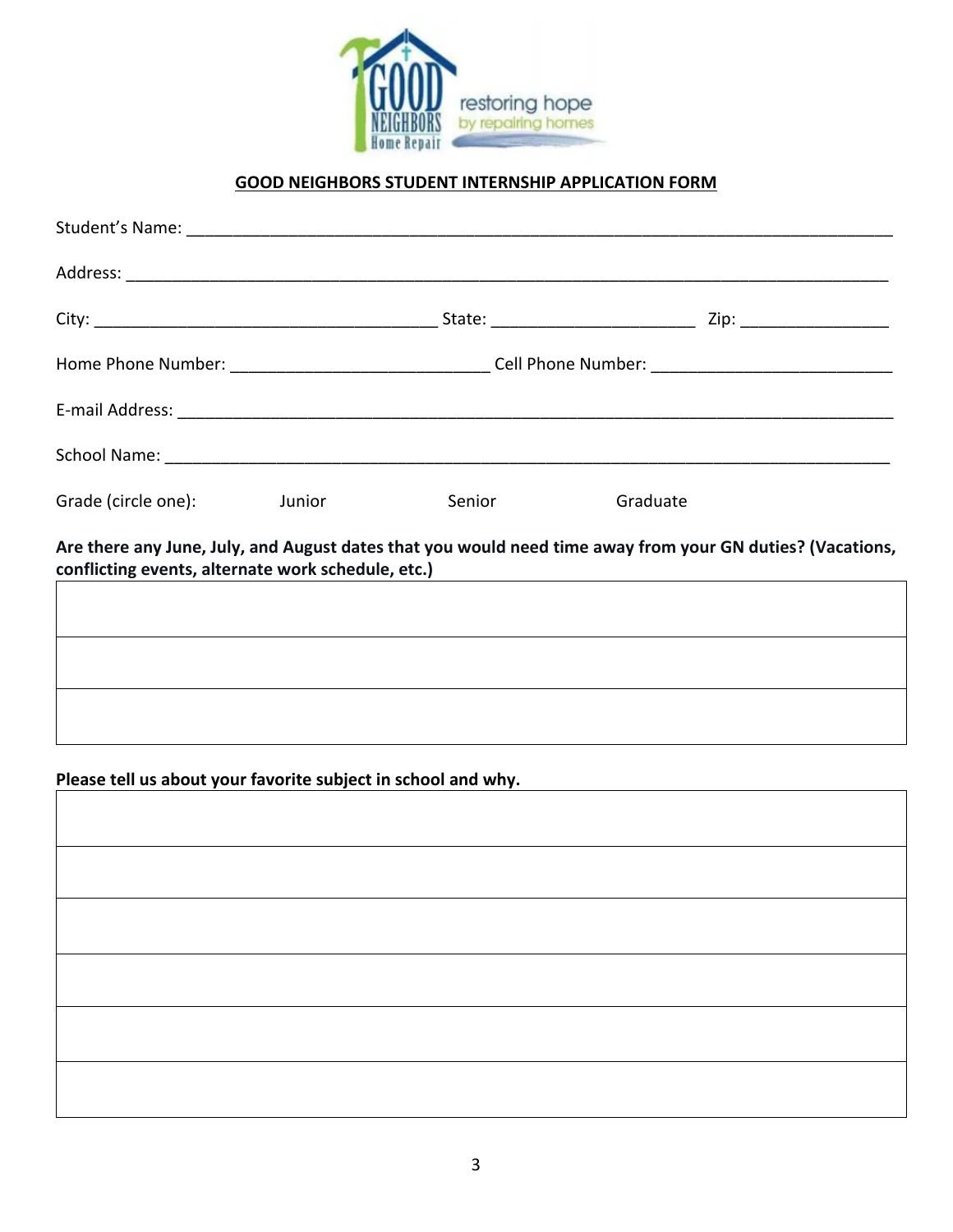

**Please tell us about your extra-curricular activities (student organizations, job experiences, hobbies, community groups, skills, etc.)**

**Please tell us what you hope to do after high school.**